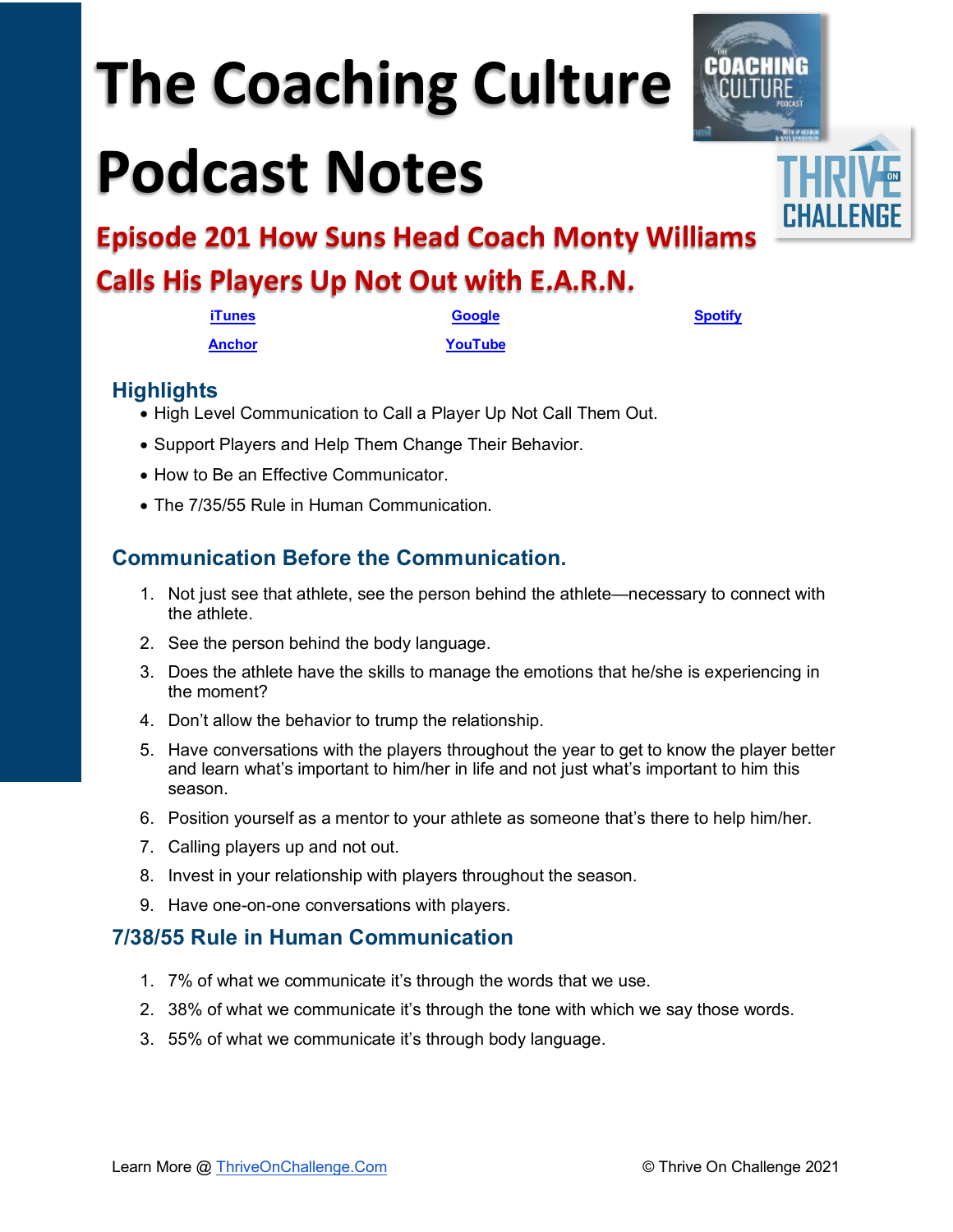## Learn More @ [ThriveOnChallenge.Com](https://thriveonchallenge.com/) © Thrive On Challenge 2021

#### **Be Intentional with Your Body Language**

- 1. Get down to the physical level of the athlete.
- 2. Firm but kind tone of voice.
- 3. Use your body language to communicate that you are not a threat and that you are on the athlete's side.

#### **High Level of Communication Skills**

#### **1. Encouragement**

- a. positive statements before the moment, before the behavior (coaches on the sidelines cheering their players on).
- b. Inject confidence in the player (use evidence).

#### **2. Affirmation**

- a. The power is in specificity and personalizing what you see.
- b. The players will see that they are seeing and valued for their effort.
- c. Avoid using labels such as "great" and "good".
- d. Create a safe and non-judgmental environment.
- e. Don't focus on the outcome.
- f. Affirm your players of something positive despite their body language.

#### **3. Reminders**

- a. Neutral statement before the moment.
- b. Give players relevant information that they need.
- c. Give something small to the player to focus on. It helps the player to shift the focus from the past to the next play.
- d. Give reminders of what's necessary before it's necessary.
- e. Help the players to take their attention away from what's just happened.
- f. Help players to escape the mistake, the failure or disappointment of the last play.

#### **4. Notifications**

- a. Short burst of communication.
- b. Fastest exchange of information possible to give them the best chance at the best possible outcome.
- c. Receive notifications in a way that is safe, but it's quickly and succinctly.

#### **Timing**

- 1. When is the appropriate time to say something?
- 2. A player might need space.
- 3. Coaching fatigue.
- 4. Don't try to always fill the void. Do it only when it matters.